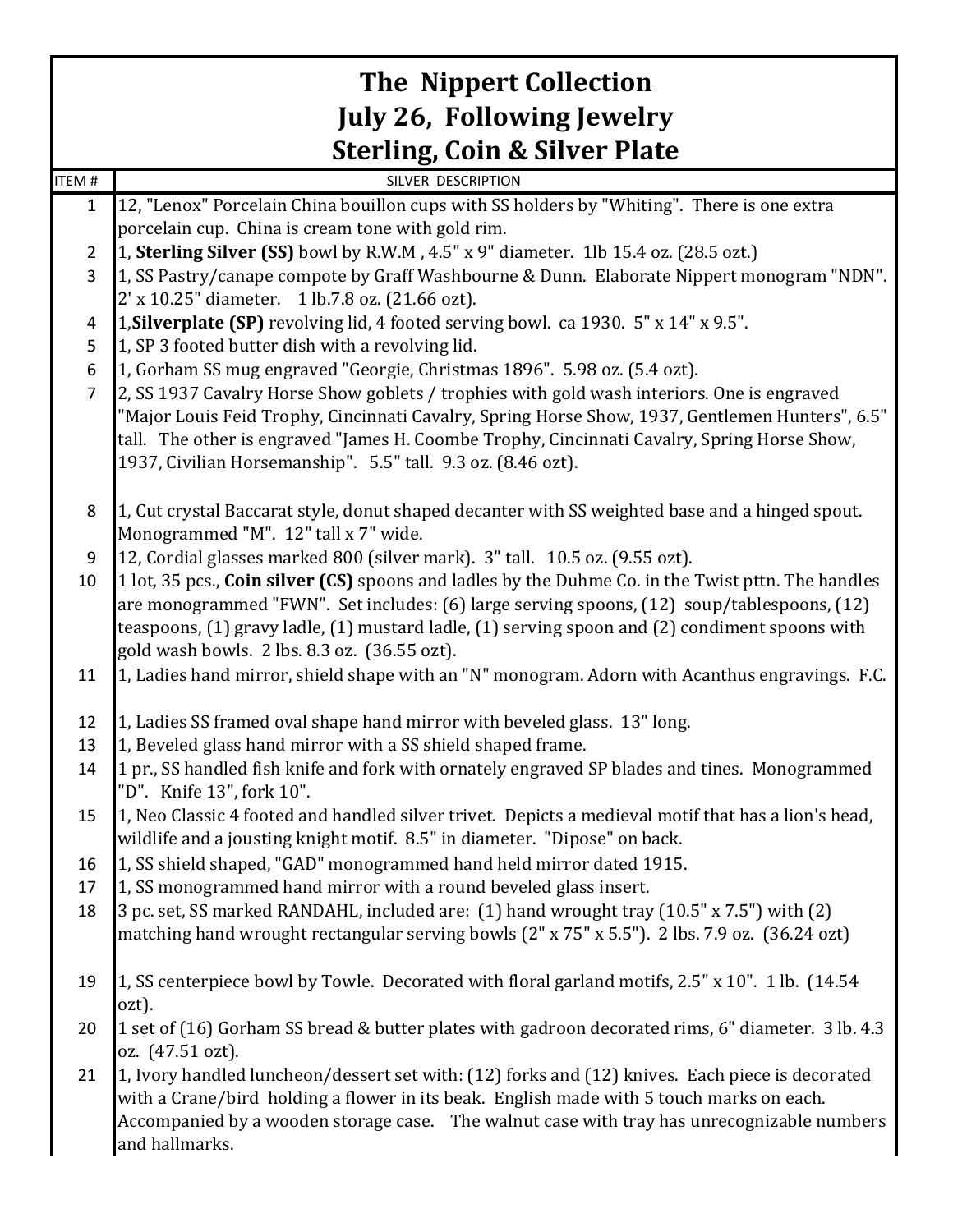| ITEM <sub>#</sub> | SILVER DESCRIPTION                                                                                                                                                                                                              |
|-------------------|---------------------------------------------------------------------------------------------------------------------------------------------------------------------------------------------------------------------------------|
| 22                | 1, SS large serving spoon by Reed & Barton in the "Francis I" pattern. 13.5". 6.7 oz. (6.09 ozt).                                                                                                                               |
| 23                | (1) Coin Silver (CS) fish knife with serrated blade by Duhme in the Twist pttn. Knife has                                                                                                                                       |
|                   | monogram of "FWN" and (1) CS teaspoon monogrammed "Carrie" on handle. 11". 4 oz. (3.6 ozt).                                                                                                                                     |
| 24                | 1, Silver, Cloisonné and enamel, Russian Faberge style tea strainer monogrammed "MG". Marked<br>#88 A.K. 2.2 oz. (2 ozt)                                                                                                        |
| 25                | 1, SS A. Michelsen gold wash bowl spoon marked "JEL 1965". Handle depicts a Xmas tree pttn. 1.6<br>oz. (1.43 ozt).                                                                                                              |
| 26                | 1, SS handled Georg Jensen ice cream knife in the Acorn pattern with a stainless steel blade. 10.5"<br>long.                                                                                                                    |
| 27                | 1, SS handled Georg Jensen meat fork in the No. 57 pattern. 10.5" long.                                                                                                                                                         |
| 28                | 2, SS handled George Jensen Cactus pattern knives, (1) 10" ice cream and (1) 11" cake saw.                                                                                                                                      |
| 29                | 3, SS serving pieces including (1) each: a cake / pie server (SS handle), an ice cream knife (sterling<br>silver handle and stainless steel blade) by Kirk & Son and (1) SS poultry serving fork which is<br>monogrammed "MLG". |
| 30                | 1, SS 7.5" Ladle by Georg Jensen in the Acanthus pttn. 2.4 oz. (2.18 ozt).                                                                                                                                                      |
| 31                | 1, SS 7" Ladle in the Georg Jensen style, Blossom pttn. marked Frigast Denmark. 2.6 oz. (2.37 ozt).                                                                                                                             |
| 32                | 1, SS pierced serving spoon in Blossom pattern, Danish style, marked FRIGAST. 4.4 oz. (3.99 ozt).                                                                                                                               |
| 33                | 1, SS 9" long Pie/cake server by Georg Jensen in the Rose-Lily of the Valley pttn. and<br>monogrammed "JG". 3 oz., (2.71 ozt).                                                                                                  |
| 34                | 1, Georg Jensen accessory fork in No. 42 pattern. 1.7 oz. (1.54 ozt).                                                                                                                                                           |
| 35                | 2, SS Georg Jensen (6" & 4.5"long) tomato servers in the Acorn pttn., shorter one marked G1.<br>Total weight 2.7 oz. (2.45 ozt).                                                                                                |
| 36                | 1, SS 7.5" Knife by Georg Jensen in the Cactus pttn., marked G1. 1.9 oz.(1.7 ozt).                                                                                                                                              |
| 37                | 1, Marked Frigast, Danish Jensen style SS handle bottle opener in Acorn pattern.                                                                                                                                                |
| 38                | 4 pcs., SS handled Georg Jensen (2) salad forks (2 as is) and (2) salad spoons with tortoise shell<br>style spoon bowl and fork tines. Smaller pair is Acanthus pttn. and larger pair is in the Acorn pttn.                     |
| 39                | 1, SS Butter knife by Georg Jensen in the Blossom pttn. marked 84 Denmark. 1.9 oz. (1.7 ozt).                                                                                                                                   |
| 40                | 1, Frank Coss small cheese/fruit knife in Acorn pattern with SS handle marked G1 in an<br>embroidered case.                                                                                                                     |
| 41                | 1 Georg Jensen sterling silver sauce ladle in the No. 81 pattern with ornate handle. Marked "H.<br>Fischer". .8 oz. (.7 ozt).                                                                                                   |
| 42                | 1, SS Georg Jensen (Danish) sugar tongs in the Acorn pattern marked G1. .8 oz. (.73 ozt).                                                                                                                                       |
| 43                | 1, SS Georg Jensen (Danish) sugar tongs in the Cactus pattern. .8 oz (.73 ozt).                                                                                                                                                 |
| 44                | 1, Georg Jensen punch ladle in the Cactus pattern. 12" long. 7.8 oz. (7.1 ozt).                                                                                                                                                 |
| 45                | 12, SS handled Georg Jensen cheese knives in the Cactus pattern with stainless steel blades.                                                                                                                                    |
| 46                | 3 pc. lot, Georg Jensen SS Danish style flatware including: (2) pickle forks (one in No. 78 pattern<br>and the other in the Blossom pattern) and (1) nut pick in the No. 68 pattern. 1.6 oz. (1.43 ozt).                        |
| 47                | 1, SS Georg Jensen pickle/olive fork in the Blossom pattern. .6 oz (.54 ozt).                                                                                                                                                   |
| 48                | 1, SS Georg Jensen Acorn pattern serving spoon. 4.5" long. 1.3 oz. (1.17 ozt).                                                                                                                                                  |
| 49                | 1, Georg Jensen SS handled bottle opener in Pyramid pattern.                                                                                                                                                                    |
| 50                | 1, Jensen style Danish SS bottle opener in the Acorn pattern. 3.7 oz. (3.35 ozt).                                                                                                                                               |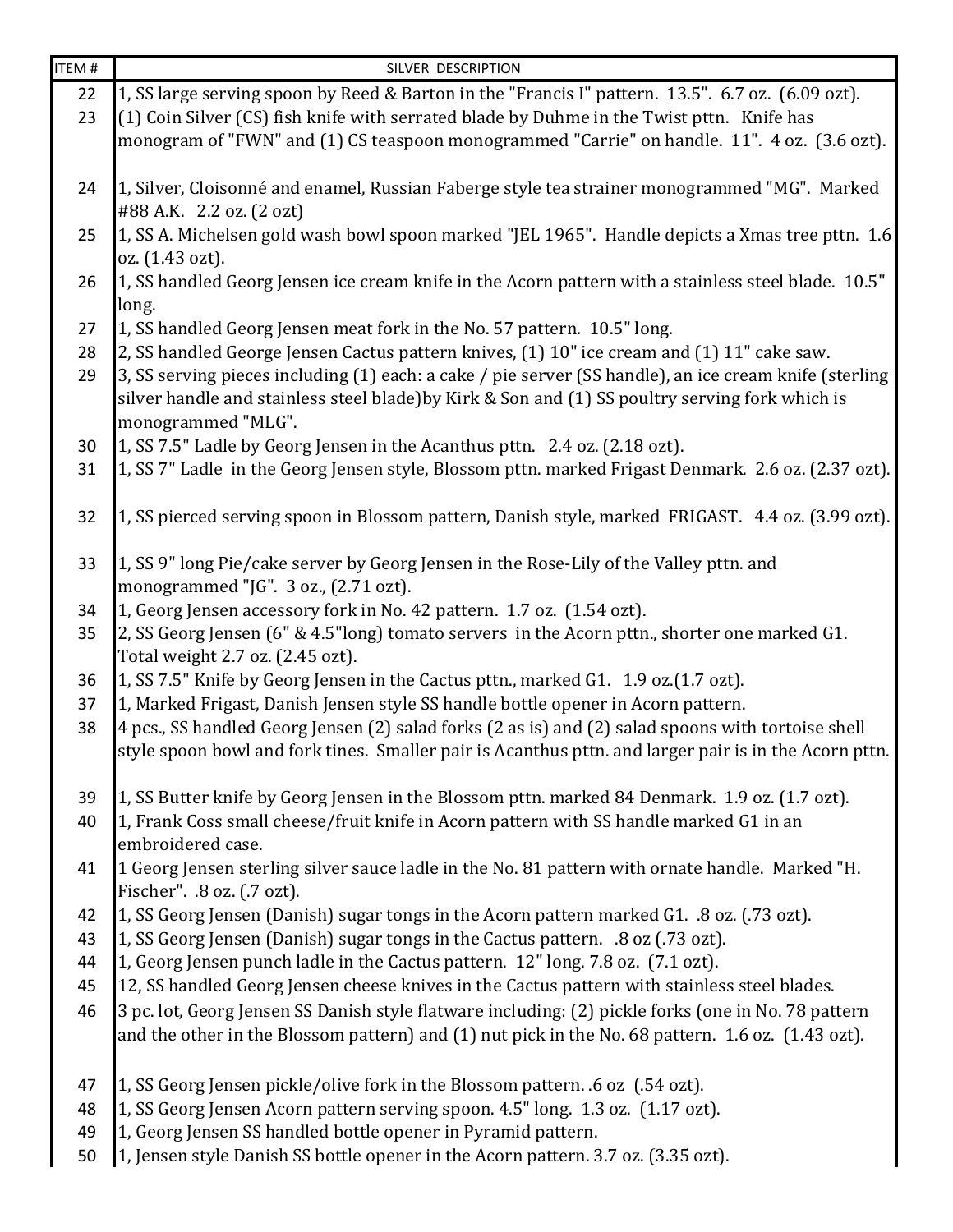| $\overline{\text{IFM}}$ # | SILVER DESCRIPTION                                                                                                                                                                                                                                                                                                                                                                                                                                                                                                                                                                                                                                                                   |
|---------------------------|--------------------------------------------------------------------------------------------------------------------------------------------------------------------------------------------------------------------------------------------------------------------------------------------------------------------------------------------------------------------------------------------------------------------------------------------------------------------------------------------------------------------------------------------------------------------------------------------------------------------------------------------------------------------------------------|
| 51                        | 2, SS Georg Jensen sugar spoons in No. 81 pattern, 2.1 oz (1.91 ozt).                                                                                                                                                                                                                                                                                                                                                                                                                                                                                                                                                                                                                |
| 52                        | 1, SS Georg Jensen sugar tong in the Acorn pattern marked G1. .8 oz (.72 ozt).                                                                                                                                                                                                                                                                                                                                                                                                                                                                                                                                                                                                       |
| 53                        | 2 pcs., (1) SS Georg Jensen looped and beaded handle sugar spoon marked G1 Denmark in the No.                                                                                                                                                                                                                                                                                                                                                                                                                                                                                                                                                                                        |
|                           | 41 pattern. 1.1 oz. (1 ozt) and (1) Georg Jensen SS butter knife in the Acorn pattern, made in                                                                                                                                                                                                                                                                                                                                                                                                                                                                                                                                                                                       |
|                           | Denmark. 1.3 oz. (1.17 ozt). Total weight for both 2.4 oz. (2.18 ozt).                                                                                                                                                                                                                                                                                                                                                                                                                                                                                                                                                                                                               |
| 54                        | 1, SS Georg Jensen footed compote with a decorative leaf and bud motif. 4" x 4.5" diameter. 6.2                                                                                                                                                                                                                                                                                                                                                                                                                                                                                                                                                                                      |
|                           | oz. (5.64 ozt).                                                                                                                                                                                                                                                                                                                                                                                                                                                                                                                                                                                                                                                                      |
| 55                        | 1, Sterling silver centerpiece bowl with an open tooled leaf acanthus motif footed base, #'d 7965.<br>5.25" x 10.25". 2 lbs 2.5 oz. (31.35 ozt).                                                                                                                                                                                                                                                                                                                                                                                                                                                                                                                                     |
| 56                        | 1 lot, (108 pcs.) SS flatware by Whiting Silver Co. in the Empire pattern, the set consists of: (1)<br>sugar spoon, (12) coffee/dessert spoons, (12) dinner forks, (6) serving spoons, (11) salad forks,<br>(21) teaspoons, (5) luncheon forks, (12) dinner knives, (12) soup spoons, (1) each of mustard<br>ladle, sauce ladle, shell motif solid spoon, sugar sifter, gravy ladle and pickle fork, (1) pierced<br>spoons, (1) master butter knife, (1 pr.) SS handled poultry carving knife and fork, (1 pr.) carving<br>fork and knife, (1) meat skewer, (2) master salt spoons, (1) olive spoon and remains of (3) broken<br>luncheon forks (As-is). 6 lbs.3.9 oz. (90.909 ozt). |
| 57                        | (166 pcs.) Watson Co. SS flatware in the John Adams pattern, monogrammed with applied initials<br>"LDN" and consisting of: (10) dinner forks, (12) luncheon forks, (11) salad forks, (12)<br>tablespoons, (10) solid butter knives, (12) bouillon spoons, (22) teaspoons, (3) large serving<br>spoons, (12) grapefruit spoons, (12) beverage spoons, (9) cocktail forks, (12) demitasse spoons,<br>(12) dinner knives (SS hollow handles), (12) luncheon knives (SS hollow handles), (1) small<br>bonbon serving piece, (1) cheese knife, (1 pr.) matching poultry knife and fork and (1) carving<br>knife. 11 lbs.11.2 oz. (170.352 ozt.).                                          |
| 58                        | 1 set, (140 pcs.) Towle SS flatware monogrammed "D" in the Paul Revere pattern, consisting of:<br>(16) salad forks, (18) luncheon forks, (14) bouillon spoons, (36) teaspoons, (16) luncheon knives<br>(SS handles), (12) tablespoons, (1) large serving spoon, (1) luncheon cold meat fork, (18) solid<br>butter knives, (1) cheese server (SS handle), 1 pie server (SS handle) and (6) demitasse spoons. 8<br>lbs. 12.6 oz. (127.75 ozt).                                                                                                                                                                                                                                         |
| 59                        | 1, SS smoking set with (8) matchbox holders and (8) round ashtrays in a custom fitted box. ca<br>1930's. 8.7 oz. (7.9 ozt).                                                                                                                                                                                                                                                                                                                                                                                                                                                                                                                                                          |
| 60                        | 1 lot, 88 pcs., Wilkens (800 marked) silver set, in the Jugendstil Diverse pattern. The set includes:<br>(1) 9" tongs; (4) dinner forks; (1 pr.) salad fork and spoon; (7) serving spoons; (10) luncheon<br>forks; (12) salad forks; (11) oyster forks; (1) pickle fork; (2) lettuce forks; (1) cheese knife; (5)<br>small butter knives; (1) soup spoon; (2) serving trowels; (12) large cheese butter knives; (4)<br>demitasse spoons; (4) fish forks and (9) cocktail forks. 7 lbs 14 oz. (1284 gr.). (Pattern emulates<br>Gorham's Lyric). 8 lb. 1.6 oz. (117.72 ozt).                                                                                                           |
| 61<br>62                  | 1 pr., Sterling silver candelabras, 3 mount, weighted. Marked M.F.H. #1091. 5" x 8". G.C.<br>12, SS (weighted) thin stem wine glasses with gold wash bowls marked M. Fred Hirsch Co. 5.75"                                                                                                                                                                                                                                                                                                                                                                                                                                                                                           |
| 63                        | tall.<br>2, SS Master nut/mint handled dishes with (12) matching smaller dishes. (Art Nouveau leaf<br>styled),1 lb. 3.9 oz (18.08 ozt).                                                                                                                                                                                                                                                                                                                                                                                                                                                                                                                                              |
| 64                        | 12, Horn style handled fruit/cheese knives marked Wenger Tahara on blades also with decorative<br>silver bands.                                                                                                                                                                                                                                                                                                                                                                                                                                                                                                                                                                      |
| 65                        | 6, Sheffield Mother of Pearl & SS band handled cheese knives with a red case.                                                                                                                                                                                                                                                                                                                                                                                                                                                                                                                                                                                                        |
| 66                        | 6, Sheffield Mother of Pearl handled fruit/cheese knives with a black case.                                                                                                                                                                                                                                                                                                                                                                                                                                                                                                                                                                                                          |
|                           |                                                                                                                                                                                                                                                                                                                                                                                                                                                                                                                                                                                                                                                                                      |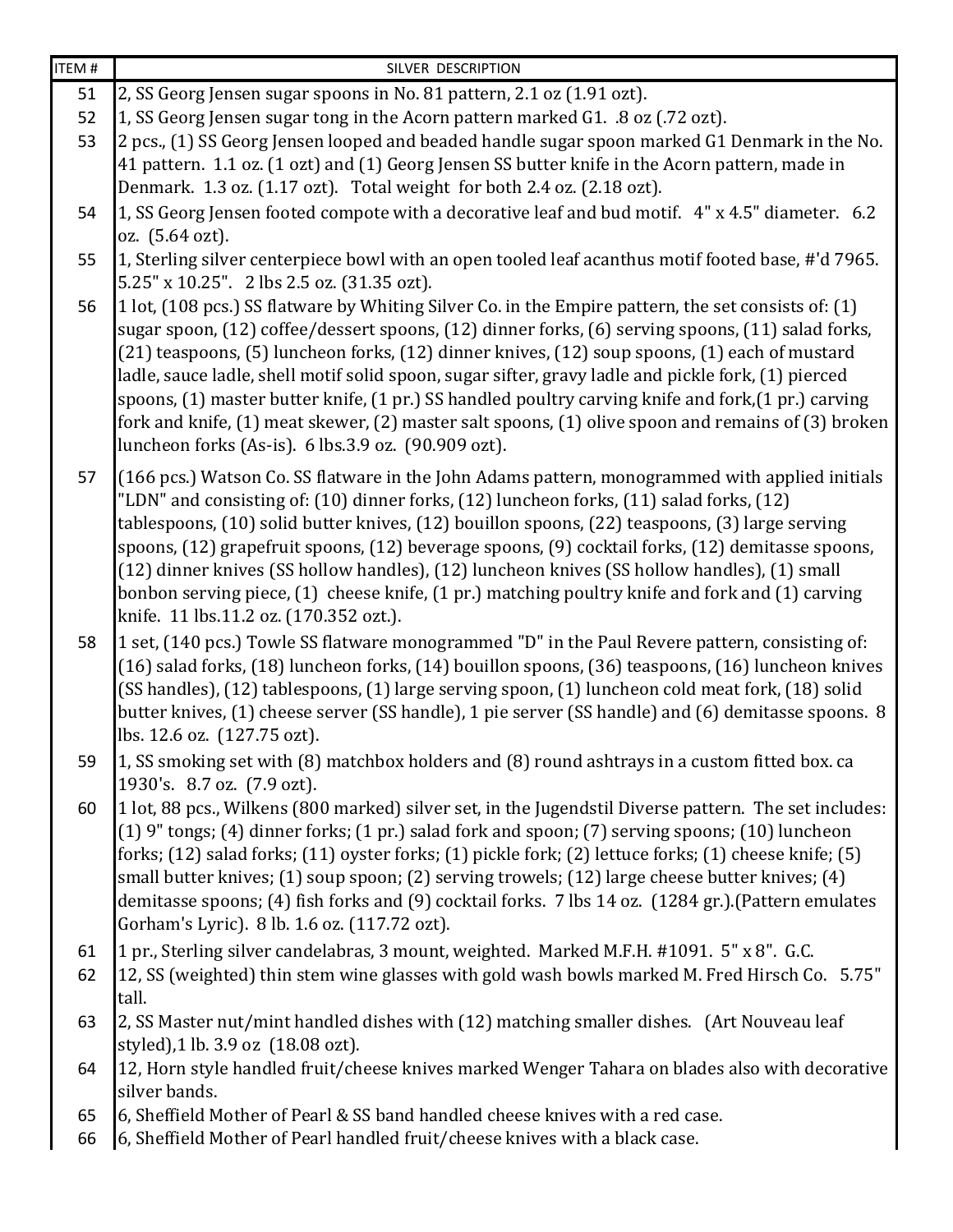| ITEM # | SILVER DESCRIPTION                                                                                                                               |
|--------|--------------------------------------------------------------------------------------------------------------------------------------------------|
| 67     | 2 pcs, (1) SS butter dish and (1) SS olive dish. 1.25" x 6.5" x 4". Both have Webster hallmarks                                                  |
|        | and handles are in a Blossom style pattern. Total weight 6.8 oz. (6.17 ozt).                                                                     |
| 68     | 1, SS oblong relish tray in a leaf motif numbered 904, footed, 16.5" long. 1lb. 2.4 oz. (16.7 ozt).                                              |
| 69     | I lot, (6) Fish knives and (6) forks with SS banded ivory style handles. A touch / hallmark is on the                                            |
|        | ornate blade. As-is.                                                                                                                             |
| 70     | 1 lot, (12) fruit/cheese forks and (12) knives with hollow SS handles. Each marked "800".                                                        |
| 71     | 1, SS four pint Water Pitcher with ornate scroll handle. Wedding gift to the Nipperts, dated 1935.                                               |
|        | 8.75" 1 lb. 7 oz. (20.9 ozt).                                                                                                                    |
| 72     | 1, SS Art Deco style tureen by Wallace with amber phenolic style handles and finial top, 6.5" x 9"                                               |
|        | and weighs 1 lb. 8 oz.                                                                                                                           |
| 73     | 1 pr., Matching SS serving trays with bases. Outer borders of the trays are crimped. Made by                                                     |
|        | Gorham. They are 13" in diameter and stand 2" tall. Also marked Standish. Pair weighs 4 lb 12.2                                                  |
|        | oz. (69.23 ozt).                                                                                                                                 |
| 74     | 1, Deep dish silver serving tray with an elaborately engraved floral motif surface. Made in                                                      |
|        | England by the Ellis Barker Silver Co 4 lb. 7.7 oz. (65.17 ozt). 1.75" x 16" diam.                                                               |
| 75     | 1, American Brilliant cut glass cream pitcher with a SS spout monogrammed "MLN". 7".                                                             |
| 76     | 1, Reed & Barton SP handled meat dish cover, #2050. It is oval shaped 10" x 18" x 12".                                                           |
| 77     | 1, Reed & Barton SP handled meat dish cover, #2050. It is oval shaped, 9" x 14" x 11".                                                           |
| 78     | 1, SP Reed & Barton tea service that includes: (1) coffee urn/water kettle, (1) tea pot, (1) sugar                                               |
|        | bowl with lid, (1) cream pitcher, (1) waste bowl and (1) large double handled tray. All are                                                      |
|        | monogrammed with the letter "D". Each has claw feet.                                                                                             |
| 79     | 1, SP claw footed double bowl serving unit with warming well base by International with                                                          |
|        | removable handles. All have Gadroon motified rims and removable handled lids.                                                                    |
| 80     | 1 lot, (4) SP large and medium size serving trays, various sizes. (1) Large decorative double<br>handled tray engraved "N".                      |
| 81     | 1, SP tray, ca 1906, monogrammed "RG". 12.5" x 10".                                                                                              |
| 82     | 1, SP double handled large serving tray, ca 1900 monogrammed "RG", ca 1900. Floral decorated.                                                    |
|        | $24" \times 15"$ .                                                                                                                               |
| 83     | 1 pr., SS footed compotes made by Webster 6.75" x 6.5" each. Both monogrammed "LN". 13.7                                                         |
|        | oz. (12.44 ozt).                                                                                                                                 |
| 84     | 1, SS tea caddy with cursive monogram of "MG" by "Duhme Mfg. Co." It has a finialed lid. 5.5" x 3"                                               |
|        | dia. 7.3 oz. (6.56 ozt)                                                                                                                          |
| 85     | 1, Reed & Barton SS Loving/Toasting Cup. Engraved "From the Longacres". Commemorating                                                            |
|        | Mary Louise & Louis Nippert, June 1 1935, 25 year Anniversary. 7.1 oz. (6.43 ozt).                                                               |
|        |                                                                                                                                                  |
| 86     | 2 prs. of SS weighed candlesticks, 8" and 10.75" (as is).                                                                                        |
| 87     | 1, SS dessert basket with a curved handle, 8" in diameter. Monogrammed "MND" and marked                                                          |
|        | #580. Made by the Barbour Silver Co. 7.5 oz. (6.78 ozt).                                                                                         |
| 88     | 1, SS 1970 dated commemorative tray adorn with engraved signatures, a tribute to Louis Nippert.                                                  |
|        | 10" in diameter. 14.9oz. (13.56 ozt).                                                                                                            |
| 89     | 1, SS Shreve & Co. bowl with crimped rim. 9.5" diameter x 2.5" tall. 1 lb 1.7 oz. (16.05 ozt).                                                   |
| 90     | 2 pcs., (1) SS Deep dish bowl with wide border by Gorham 1.75" x 11". 1 lb. 6.4 oz. (20.37 ozt.)                                                 |
|        | and (1) Gorham SS bowl, 2.5" x 9.5". 1 lb. 2.4 oz. (2.18 ozt).                                                                                   |
| 91     | 2 pcs. (1) SS bowl by Towle monogrammed "N". $1.5$ " x $9.5$ " (diam.). 15.5 oz. (14.06 ozt) and (1)                                             |
| 94     | Kirk & Sons SS bowl. 2.5" x 9"(diam.). 13 oz. (11.76 ozt.).<br>1, SS Dominick & Haff serving dish, 2" tall x 11" x 9". 1 lb 2.9 oz. (17.18 ozt). |
|        |                                                                                                                                                  |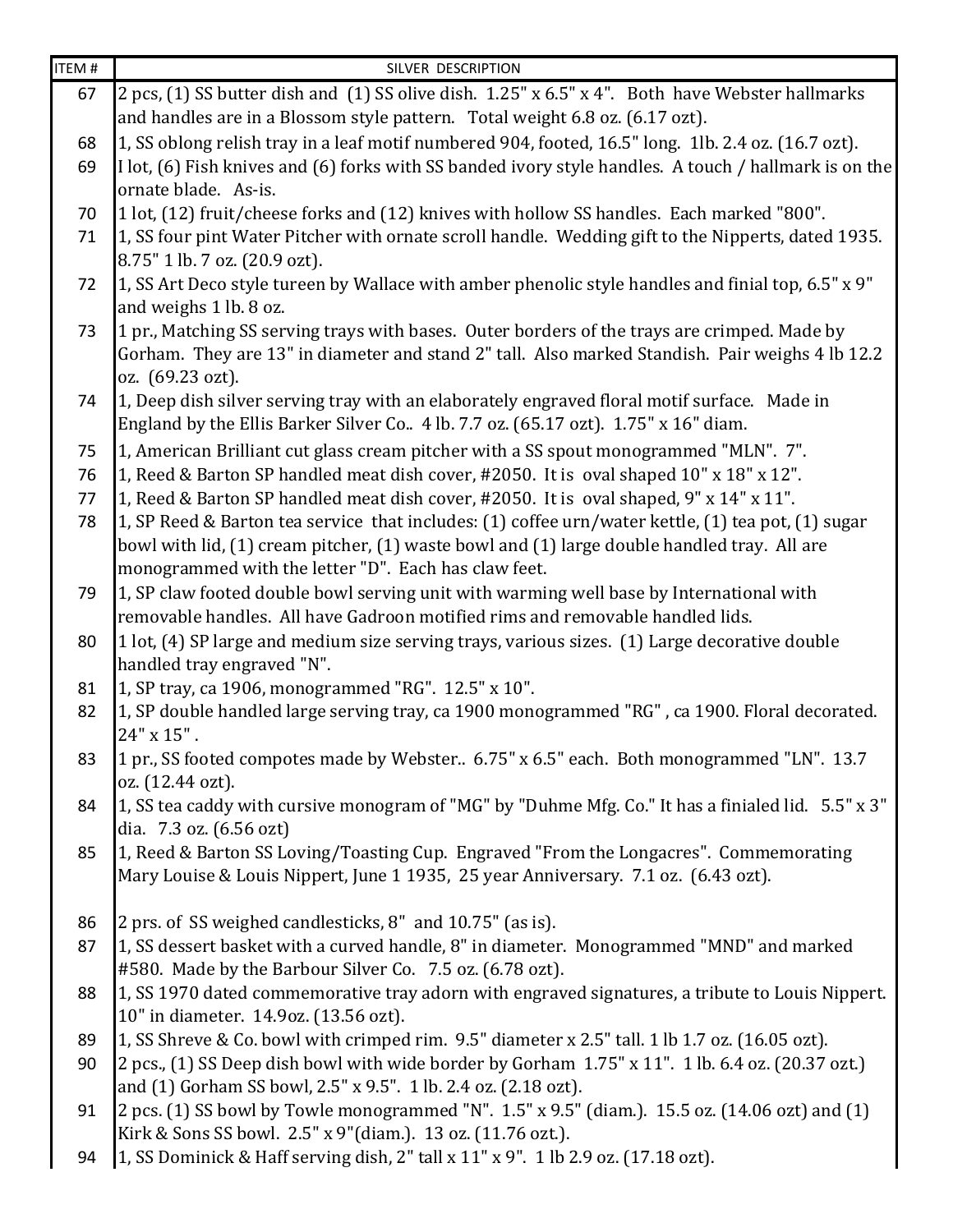| ITEM # | SILVER DESCRIPTION                                                                                                                                                                                                                                     |
|--------|--------------------------------------------------------------------------------------------------------------------------------------------------------------------------------------------------------------------------------------------------------|
| 95     | 1, SS oval bowl by International Silver Co. 2" x 9.5" x 7". 13.8 oz. (12.5 ozt).                                                                                                                                                                       |
| 96     | 1, SS Child's mug, hand chased with a floral motif exterior. Inscribed "James Gamble Nippert"                                                                                                                                                          |
|        | from his "Grandmother Ida Nippert, June 17, 1900". 3.8 oz. (3.46 ozt).                                                                                                                                                                                 |
| 97     | 3, Wallace SS matching clam shell motif nut & mint dishes, engraved "From the Richardsons". 5.3                                                                                                                                                        |
|        | oz. (4.81 ozt)                                                                                                                                                                                                                                         |
| 98     | 12, SS nut/mint dishes, round. 8.4 oz. (7.6 ozt).                                                                                                                                                                                                      |
| 99     | 13, SS mint dishes, each 2" in diameter. 10.2 oz. (9.25 ozt).                                                                                                                                                                                          |
| 100    | 1 Pr., Matching SS hand wrought salad fork and spoon in the Antique flame/torch light pttn.<br>marked #48 S and CHD or GHD. 11" long. 8.5 oz. (7.7474 ozt).                                                                                            |
| 100A   | 1 Pr., Matching SS hand wrought salad fork and spoon in a decorative Antique flame/torch light<br>pttn. marked #48 S and CHD or GHD. 10" long. 8.3 oz. (7.5651 ozt).                                                                                   |
| 101    | 1, Silver fish knife with an engraved blade, monogrammed "HG". 13" long. 6.4 oz. (5.79 ozt).                                                                                                                                                           |
| 102    | 1, SS serving spoon by ONC, 13" long. 4.6 oz. (4.17 ozt).                                                                                                                                                                                              |
| 103    | 2, CS ornately tooled demitasse spoons with a gold wash throughout. Larger spoon is marked L &<br>S with hallmarks of an anchor, lion & b. Smaller spoon is marked CS « FS and also has hallmarks of<br>a lion, panther head and q. .6 oz. (.546 ozt). |
| 104    | 12, Glass bottom SS rimmed coasters.                                                                                                                                                                                                                   |
| 105    | 1, SS 3 handled loving cup with decorative "N" monogram. Inscribed "October 6, 1898, Now<br>Here's to U of C - Maud Nip - from F S B" in cursive. 4.5" x 4.75" dia. 5.2 oz. (4.7 ozt).                                                                 |
| 106    | 2 pcs., (1) Gorham SS bowl, 8" in diameter, 10.2 oz. (9.25 ozt) and (1) English SS Frank Whiting<br>reticulated candy compote. 4" x 4". 6.3 oz. (5.73 ozt).                                                                                            |
| 107    | 1, SS Deep dish bowl marked "Virginia Carvel" and monogrammed NDL. 2" x 8" in diameter with<br>an ornate rim and bowl. 9.2 oz (8.31 ozt).                                                                                                              |
| 108    | 1, SS bonbon / candy dish made by J.S.Co. #1830 with ornate floral and vase decorations on its<br>border and rim. 2" tall x 6.5" in diameter. 5.5 oz. (5. ozt).                                                                                        |
| 109    | 2, SP Wine Coasters with wood bases. F.C.                                                                                                                                                                                                              |
| 110    | 1pr., SS Wallace & Sons creamer and a double handle sugar bowl marked #660 and<br>monogrammed "MG". ca 1900. 7.9 oz. (7.18 ozt).                                                                                                                       |
| 111    | 1, Sterling silver decorative oval shaped serving dish by International marked # X116. 9.5" x 7.5".<br>11.3 oz. (10.31 ozt).                                                                                                                           |
| 112    | 1, George III style coin silver (CS) toddy ladle, 14" long, with a twisted whale bone style handle.<br>The ladle neck is marked "SM".                                                                                                                  |
| 113    | 2 pcs. (1) SS bonbon bowl by Webster, 1.25" tall x 5.75", 3.1 oz. (2.82 ozt) and (1) SS deep dish<br>with a "D" monogram marked LY624. 2.25" x 5.25" in diameter, 4.9 oz. (4.44 ozt). Combined<br>weight 8 oz. (7.28 ozt).                             |
| 114    | 1, Kolde, SS, 4 footed ladies keepsake box with a Wedgewood style (Jasperware) cameo atop. The<br>box has a rope twist border and base. 3.75" square.                                                                                                  |
| 115    | 2, Watson SS "John Adams" cold meat forks. 6.7oz. (6.09 ozt).                                                                                                                                                                                          |
| 116    | 3, Watson SS "John Adams" serving spoons. 8 oz. (228 gr.).                                                                                                                                                                                             |
| 117    | 3 pcs., (1 Pr.) SS handled matching poultry carving knife and fork, both monogrammed "N" and (1)<br>sharpening rod.                                                                                                                                    |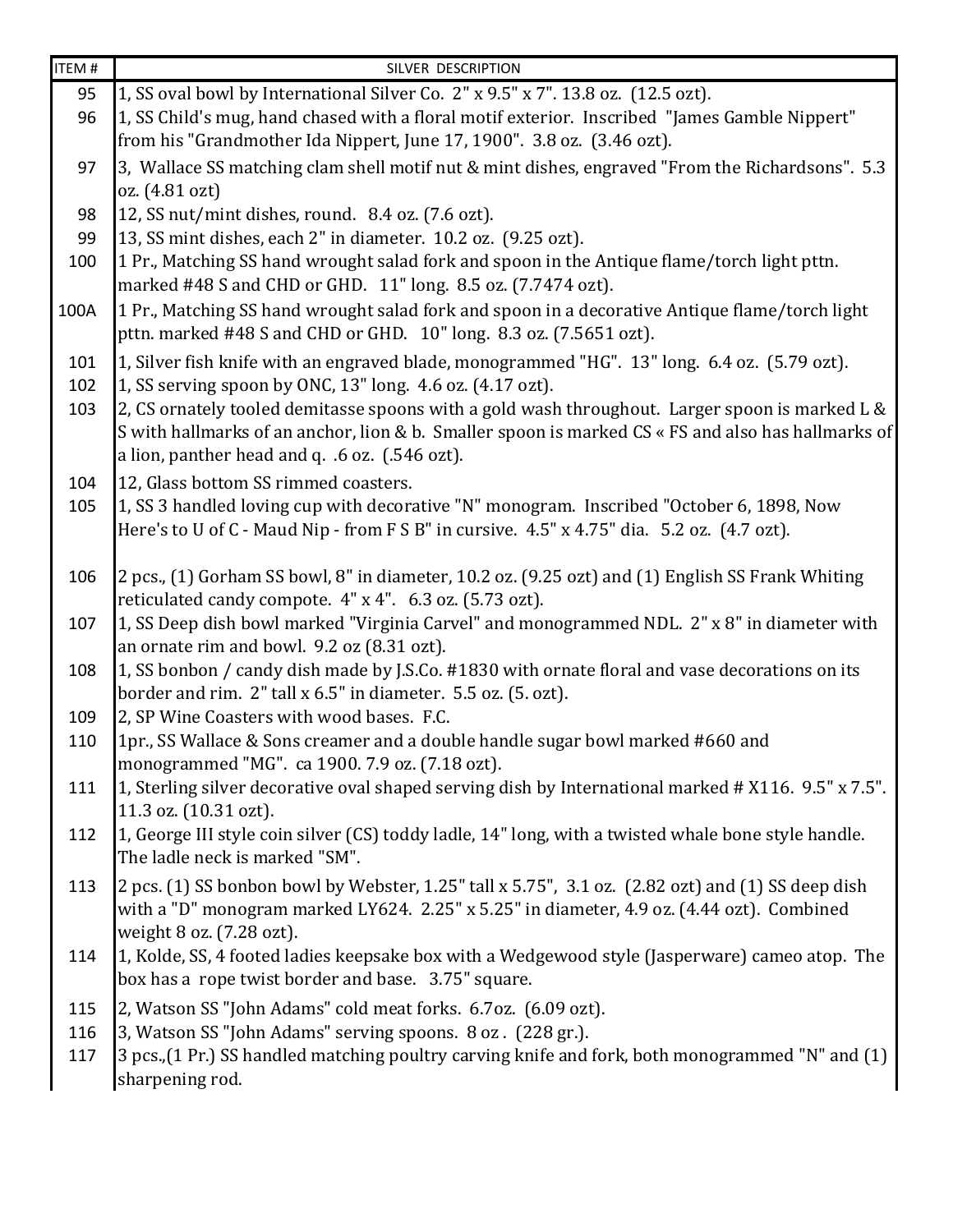| ITEM #     | SILVER DESCRIPTION                                                                                                             |
|------------|--------------------------------------------------------------------------------------------------------------------------------|
| 118        | 1 set, Gorham SP Flatware in the Shelburne Pattern, with "G" monograms. Service for 12 with                                    |
|            | (12) knives, (24) large butter knives, (29) teaspoons, (29) dinner forks, (12) tablespoons, (11)                               |
|            | salad forks, (1) tomato server, (12) luncheon knives, (4) serving spoons and 1 gravy ladle. Plus                               |
|            | (2) cold meat forks and (6) soup spoons. ca 1914.                                                                              |
| 119        | 1 pr. Coin Silver (CS) plates by "Krider & Co., Philadelphia", 6" diameter. 12.3 oz. (11.197 ozt).                             |
| 120        | 3 pcs., (2) SS small bowls and (1) SS pie crimp rimmed plate by Frank Smith, 6" diameter. Total                                |
|            | weight 12.7 oz. (11.51 ozt).                                                                                                   |
| 121        | 2 pcs., (1) SS crimped rim bonbon bowl, 2" tall x 6" in diameter, 5.8 oz. (5.28 ozt) and (1) Kirk &                            |
|            | Son SS 30 year anniversary plate, dated "1935-65". 6" diameter. 3.6 oz. (3.28 ozt). Total weight                               |
|            | 9.4 oz. (8.56 ozt).                                                                                                            |
| 122        | 2 pcs., (1) SS 3 footed sauce boat with English hallmarks. 2" x 5.5" x 3" and (1) Reed & Barton SS                             |
|            | leaf shaped candy dish with handle. 7.2 oz. (6.51 ozt). Total weight 10.1 oz (9.23 ozt).                                       |
| 123        | 2 Pcs., (1) SS 4-footed sauce boat with handle and (1) tong, possibly by Dominick & Haff. 4.02 oz.                             |
|            | $(3.82 \text{ ozt}).$                                                                                                          |
| 124        | 1, Gorham SS gravy/sauce boat with turned handle, monogrammed "N". 6.2 oz. (5.64 ozt).                                         |
| 125        | 3, Glass ashtrays with SS beaded rims, one large and two small.                                                                |
| 126        | 1 lot SP flatware including: (2) butter knives, (17) misc. pattern teaspoons with a "G" monogram                               |
|            | and (14) misc. pattern teaspoons.                                                                                              |
| 127        | 25 Pcs. of CS, all with the "R" monogram including: (9) English CS soup spoons marked HG and                                   |
|            | with touch marks; (4) serving spoons marked Arthur J. Stone and (12) teaspoons marked HG with                                  |
|            | SN and touchmarks. All total 2 lbs.1 oz. (30.03 ozt).                                                                          |
| 128        | (12) matching SS dinner forks by Gorham in the "Colonial" pattern, monogrammed "RG", ca 1885.                                  |
|            | 1 lb. 6.8 oz. (20.614 ozt).<br>2, English silver punch ladles, both with hallmarks, one monogrammed "R". 15.6 oz. (14.16 ozt). |
| 129<br>130 | 6, SP fox head footed sherry/wine stirrup cups. One is marked "L.N.".                                                          |
| 131        | 1, SS Pie server by Gorham in the Strasbourg pttn. Monogrammed "MG" on handle and dated                                        |
|            | October 6, 1898. 9.25" long, 2.6 oz, (2.37 ozt).                                                                               |
| 132        | 1, SS bonbon spoon with acanthus chase motif handle and monogrammed "MG". 5" long. 1.3 oz.                                     |
|            | $(1.17 \text{ ozt}).$                                                                                                          |
| 133        | 10, Matching Wallace SS bouillon soup spoons in the Cairo pattern, 6.7 oz. (6.09 ozt).                                         |
| 134        | 1 lot consisting of: (1 pr.) SS cold meat fork with matching serving spoon by J.S.Co. and (2) CS                               |
|            | serving spoons (illegible mfgr mark). Total weight 9.5 oz. (8.65885 ozt).                                                      |
| 135        | 1, Alvin SS pierced pie/cake server in the "William Penn" pattern, monogrammed "D". 2.6 oz.                                    |
|            | $(2.366 \text{ ozt}).$                                                                                                         |
| 136        | 3, SS serving items consisting of: (2) 6" & 6.5" sauce ladles, one by Towle in the Canterbury pttn.                            |
|            | with "MG" on handle, one monogrammed "Maud" and (1) 6" long pierced bonbon spoon in the Old                                    |
|            | Colonial pttn. by Towle. 3 oz. (2.73 ozt).                                                                                     |
| 137        | $ 2$ pcs., (1) SS tomato serving utensil by ONC and (1) large SS tong (as is). Total weight 4.6 oz.                            |
|            | $(4.17 \text{ ozt}).$                                                                                                          |
| 138        | 1 pr., Ornately chase SS cold meat fork with serving spoon by Wallace in the Lucerne pattern, both                             |
|            | monogrammed "G". 5.9 oz. (5.37 ozt).                                                                                           |
| 139        | $ 2$ pcs., (1) SS Gorham cheese scoop in the Meadow pttn. (1897 patent) and monogrammed                                        |
|            | "M.E.G.", 2.7 oz. (2.45 oz t) and (1) Whiting Co. cold meat serving fork in the Louis XV pattern, 897                          |
|            | patent. 2.5 oz. (2.26 oz t).                                                                                                   |
| 140        | 2 matching 3-ball footed SS shell motif candy dishes, 6" x 5". 6.6 oz. (6 ozt).                                                |
|            |                                                                                                                                |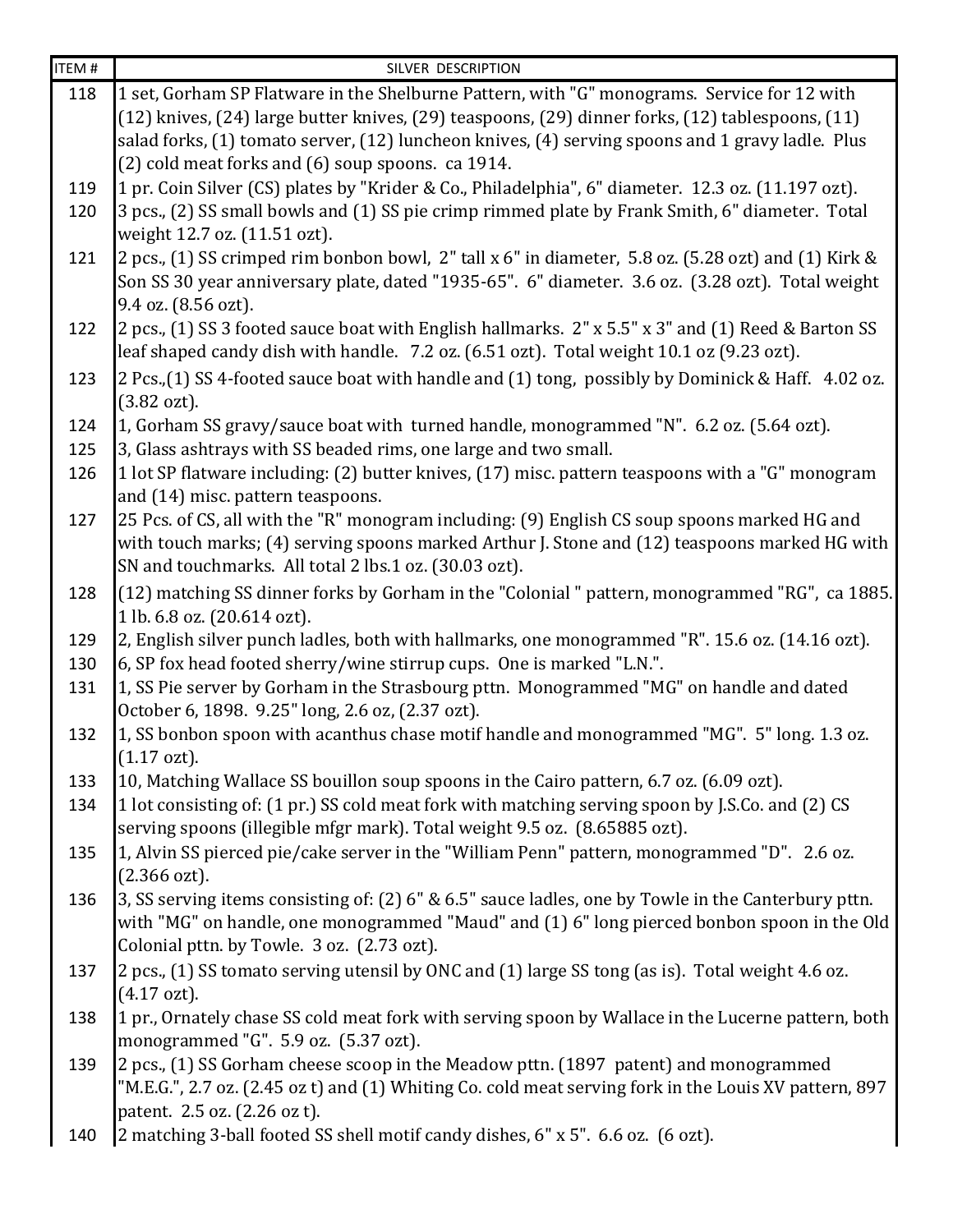| ITEM# | SILVER DESCRIPTION                                                                                                                                                                                        |
|-------|-----------------------------------------------------------------------------------------------------------------------------------------------------------------------------------------------------------|
| 141   | 4, SS Bells of which (1) is engraved 1908 Elsa/ George A Dieterle; (1) is a Georg Jensen bell                                                                                                             |
|       | marked #76 G1 and (1) is SS handle but bell is not 925 silver. One has Fleur de lis shaped handle.                                                                                                        |
|       | 7.5 oz. (6.78 ozt).                                                                                                                                                                                       |
| 142   | (1) Duhme & Co. CS 7.5" gravy ladle in the Twist pttn. monogrammed "FWN". 2.7 oz. (2.45 ozt).                                                                                                             |
| 143   | 3 pcs, consisting of: (1) Gorham SS reticulated handled basket; (1) small nut dish. 5.2 oz. (4.7 ozt)                                                                                                     |
|       | and (1) etched crystal nut/mint basket with SS rim and handle monogrammed "EFD"                                                                                                                           |
| 144   | 1, SS fish server. 10.5" long with lion hallmark. 3 oz. (2.71 ozt).                                                                                                                                       |
| 145   | (1) SS condiment bowl on a footed base, monogrammed "D". 3" x 5" x 3.5". 4.8 oz. (4.368 ozt).                                                                                                             |
|       |                                                                                                                                                                                                           |
| 146   | 2 pcs., (1) Gorham SS 4 footed reticulated mint dish with an oblong ornate rim. Monogrammed<br>"D". 1.2 oz (1.09 ozt) and (1) sterling salt spoon.                                                        |
| 147   | 1 pr., SS double handled sugar bowl and one single handled creamer by Currier & Roby, no                                                                                                                  |
|       | monogram. 11.1 oz. (10.1 ozt).                                                                                                                                                                            |
| 148   | 6, Silver dinner forks adorn with engraved Crane/bird holding a flower in its beak, English. 1lb.                                                                                                         |
|       | $(14.56 \text{ ozt}).$                                                                                                                                                                                    |
| 149   | 1, SS 9" salad tong, maker unidentifiable. 4.3 oz. (3.91 ozt).                                                                                                                                            |
| 150   | 2, Elaborately chase SS pastry serving tongs marked 800 in rose and floral decorative motif. 3.8                                                                                                          |
|       | oz (3.457 ozt).                                                                                                                                                                                           |
| 151   | 1 lot, Consisting of: (6) CS teaspoons with initial "N" and marked 13, DS and (1) SS tongs by Kirk &                                                                                                      |
|       | Son in an acanthus motif. All total 6.5 oz. (5.91 ozt).                                                                                                                                                   |
| 152   | (2) Shell motif footed SP bonbon bowls/dishes. One has chased handle (2" x 8.5" x 9") and one                                                                                                             |
|       | has engraved arms motif (1.75" x 10" x 8"). Both made in England.                                                                                                                                         |
| 153   | 1 lot: (1 pr.) sterling silver liqueur glasses made by Gorham. 1.5oz. (1.365 ozt) and (1) Sterling                                                                                                        |
|       | silver raw tea infuser, monogrammed "MG" 1897. 1.7 oz (1.54 ozt).                                                                                                                                         |
| 154   | 6 SS oblong shaped napkin holders. One each is monogrammed: "Louis"; "Liesel"; "E" and<br>"George". One has an illegible mark and the last one is marked "A Century of Progress" and dated                |
|       | 1934. .Total weight is 8 oz. (7.28 ozt).                                                                                                                                                                  |
| 155   | 4 pcs. consisting of: (1) SS stirring spoon by ONC, 12.75" long; (1) SS ladle, 11.5" long; (1) SS                                                                                                         |
|       | cocktail pitcher spoon by Arthur J. Stone, 11" long and (1) silver & blue enamel, spring activated                                                                                                        |
|       | tong, 8" long. Total weight 9 oz. (8.15 ozt).                                                                                                                                                             |
| 156   | (2) CS serving spoons engraved on bowl backs: "Is given to Rev. & Mrs. Kugler by The                                                                                                                      |
|       | Globetrotters in Recollection of June 1 - September 1, 1892, Scotland", (one is monogrammed                                                                                                               |
|       | "MMK", the other "Louie"). 7.125" long. 1.8 oz. (1.63 ozt.).                                                                                                                                              |
| 157   | (2) SS handled bottle openers, one by Georg Jensen in the Cactus pttn. and one by Gorham.                                                                                                                 |
| 158   | 1, SS tomato server by the James R. Arminger Co. in a "Repousse" pttn, ca 1900, monogrammed                                                                                                               |
|       | "MG". 2 oz. 7" long.                                                                                                                                                                                      |
| 159   | 1, SS pierced tomato server by Duhme - #2 1885 pattern, monogrammed "MG". 2.3oz. (2.09 ozt).                                                                                                              |
|       | 7" long.                                                                                                                                                                                                  |
| 160   | 1, SS pierced tomato server by Watson in the "John Adams" pttn, 2.1 oz. ((1.911 ozt). 7" long.                                                                                                            |
| 161   | 1, German metal tray with intricate coin medallions depicting "Kaiser Wilhelm I, Bismarck,                                                                                                                |
|       | Frederick III and Gen. Field Marshall Graf Moltke". A female warrior with sword holding a crown                                                                                                           |
|       | is centered. 10" x 8".                                                                                                                                                                                    |
| 162   | 3 pcs. consisting of: (1) SS teapot shaped tea infuser with chain monogrammed "D"; (1) SS sugar<br>tong with claw feet tips, 4.5" long and (1) SS sugar tong, 4.5" long, Total weight 2.1 oz (1.911 ozt). |
|       |                                                                                                                                                                                                           |
| 163   | 1 pr. Gorham SS sugar bowl with creamer that has double handles, 7.9 oz (7.189 ozt).                                                                                                                      |
|       |                                                                                                                                                                                                           |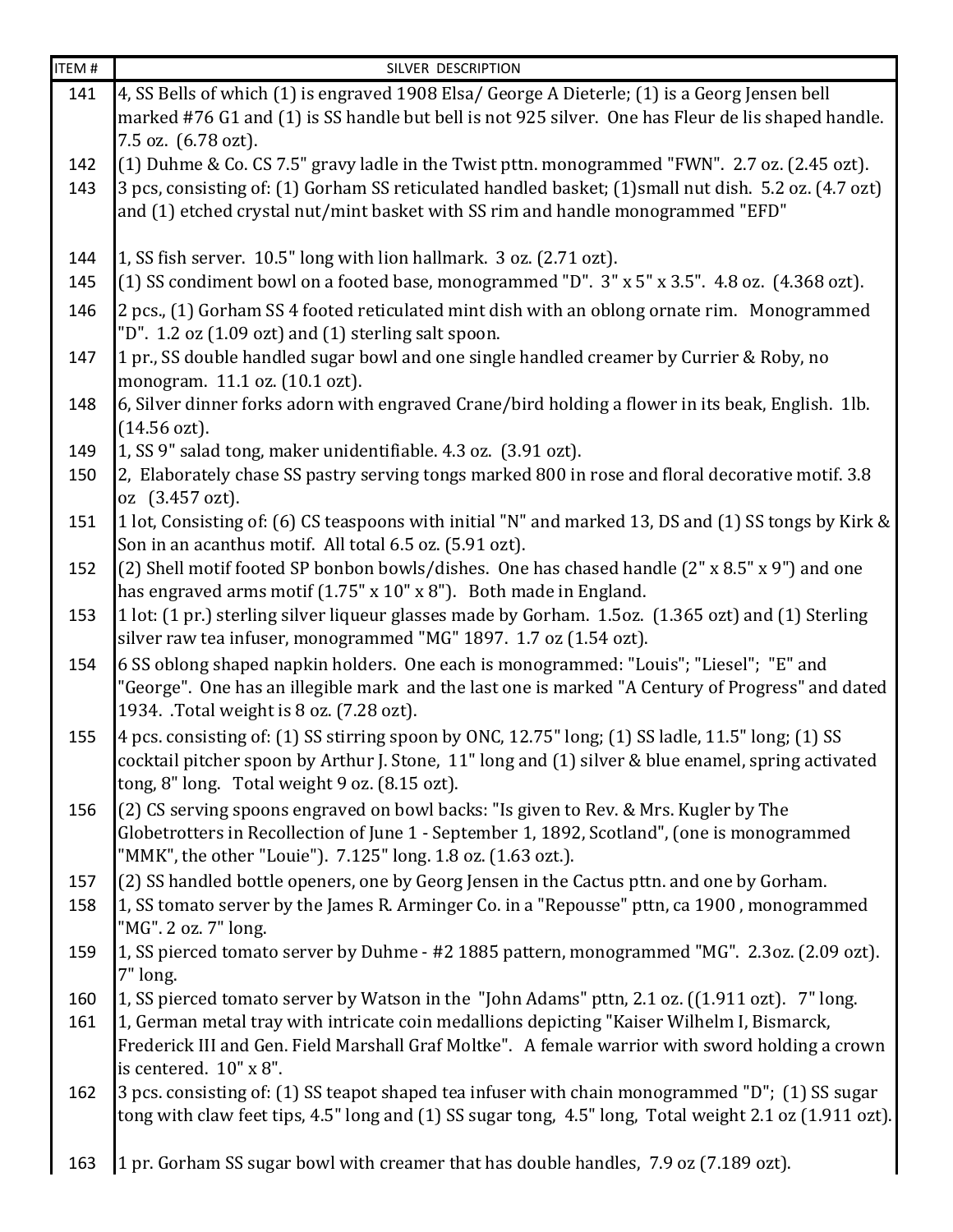| <b>ITEM#</b> | SILVER DESCRIPTION                                                                                                                                               |
|--------------|------------------------------------------------------------------------------------------------------------------------------------------------------------------|
| 164          | 1 lot, 6 pcs.: (1) SS handled condiment cup holder with cobalt blue glass insert; (2) matching                                                                   |
|              | (800) silver oval shaped salt cellar holders adorn with exterior cherub motifs, both have cobalt                                                                 |
|              | blue glass inserts; (2) silver salt spoons and (1) extra glass insert.                                                                                           |
| 165          | 4, Matching Gorham SS salt cellars by Gorham with cobalt blue glass inserts. All also have a L & S                                                               |
|              | hallmark.                                                                                                                                                        |
| 166          | 1, SS master salt cellar/sugar basket with handle and pedestal base having a cobalt blue insert.                                                                 |
|              | One silver spoon included. 1.9 oz. (1.73 ozt).                                                                                                                   |
| 167          | 6 pcs. consisting of: (4) SS tea infusers in a flower blossom motif by Apollo; (1) CS soup spoon,                                                                |
|              | monogrammed "O. St." and "Lt. N." and (1) Georg Jensen, Acorn pattern SS handled cheese/butter                                                                   |
|              | knife with a Bakelite (as is) blade. Total 4 oz. (3.64583 ozt.)                                                                                                  |
| 168          | 7 pcs. consisting of: (1) Cut crystal dish with a SS decorative banded rim, 6" in diameter and (6)                                                               |
|              | rectangular SS mint dishes by Kirk & Sons, each 2.5" x 2". 6.5 oz. (5.915 ozt).                                                                                  |
| 169          | 2 pcs. (1) Ladies cloth handbag with a SS purse clasp frame and silver chain link handle. Engraved                                                               |
|              | "Catherine Dieterle, Cincinnati, Ohio" and (1) handbag clasp (as is) within.                                                                                     |
| 170          | 5, SS egg cup holders with hallmarks and monogrammed "EMD". 6.4 oz. (5.82 ozt).                                                                                  |
| 171          | 3, SS tea strainers, smallest (as is), long handled one made by ONC and highly decorated one is                                                                  |
| 172          | marked 800. 3.4 oz. (3.09 ozt).                                                                                                                                  |
| 173          | 1, CS Patrick Henry mint julep style cup, 6 oz. (5.46 ozt).<br>(2) SS salt cellars with pedestal bases. Smaller one has cobalt blue insert, "D" monogram and was |
|              | made by Webster. Larger one with decorative exterior made by Gorham, Total weight 2.2 oz.                                                                        |
|              | $(2.002 \text{ ozt}).$                                                                                                                                           |
| 174          | 7, Gravy and sauce SS ladles, 6.5 oz. (5.915 ozt).                                                                                                               |
| 175          | 2 pcs., (1) 800 marked decorative tea strainer and (1) CS sugar tongs. Total weight 2.8 oz. (2.52                                                                |
|              | ozt).                                                                                                                                                            |
| 176          | (3) SS framed and monogrammed "EFD" brushes. Depicting clothing, shoe & hair styles.                                                                             |
| 177          | 12, Etched glass coasters with SS rims.                                                                                                                          |
| 178          | 3 pcs., (1) SS Dominick & Haff "Renaissance 1898" pattern soup spoon monogrammed "MG"; (1)                                                                       |
|              | SS cream ladle by teh Mechanics Sterling Co., monogrammed "M" and (1) SS sugar spoon by Towle                                                                    |
|              | in the Old Colonial pttn., monogrammed "N". Total weight 3.7 oz. (3.35 ozt).                                                                                     |
|              |                                                                                                                                                                  |
| 179          | 8, SS gadroon handled salad forks by Alvin in the Melrose pttn. monogrammed "RG" on backs, rose<br>and beaded handled motifs. 7.8 oz (7.1 ozt).                  |
| 180          | 2 pcs., SS handled clothing brushes, one monogrammed and one with an engraved surface.                                                                           |
| 181          | 1 set, SS handled Ladies hand mirror, hair brush and comb.                                                                                                       |
| 182          | 10, Gorham SS luncheon forks with escalloping Trask and Plain rose motifs, monogrammed "R.G.".                                                                   |
|              | 12.2 oz. (11.102 ozt).                                                                                                                                           |
| 183          | 2 Sterling and enamel demitasse spoons, one with a hinged, figural compartmentalized handle is a                                                                 |
|              | Heidelberg souvenir spoon. Illegible marks.                                                                                                                      |
| 184          | 11 pcs. consisting of: (5) SS butter knives by ONC (Old Newbury Crafters) (hand wrought) and (1)                                                                 |
|              | solid SS butter knife by Gorham; (2) small cheese servers, (1) pickle fork, (1) nut pick and (1)                                                                 |
|              | salad tong, all by ONC. (hand wrought) Total weight 12.3 oz. (11.193 ozt).                                                                                       |
| 185          | 2, CS master butter knives by David Kinsey monogrammed "FWN", 8" long, 2.3 oz. (2.093 ozt).                                                                      |
| 186          | (7) SS butter knives by Towle in the Old Colonial pttn. and (1) spoon marked "June 28, 1905" and                                                                 |
|              | "James". 4.7 oz. (4.277 ozt).                                                                                                                                    |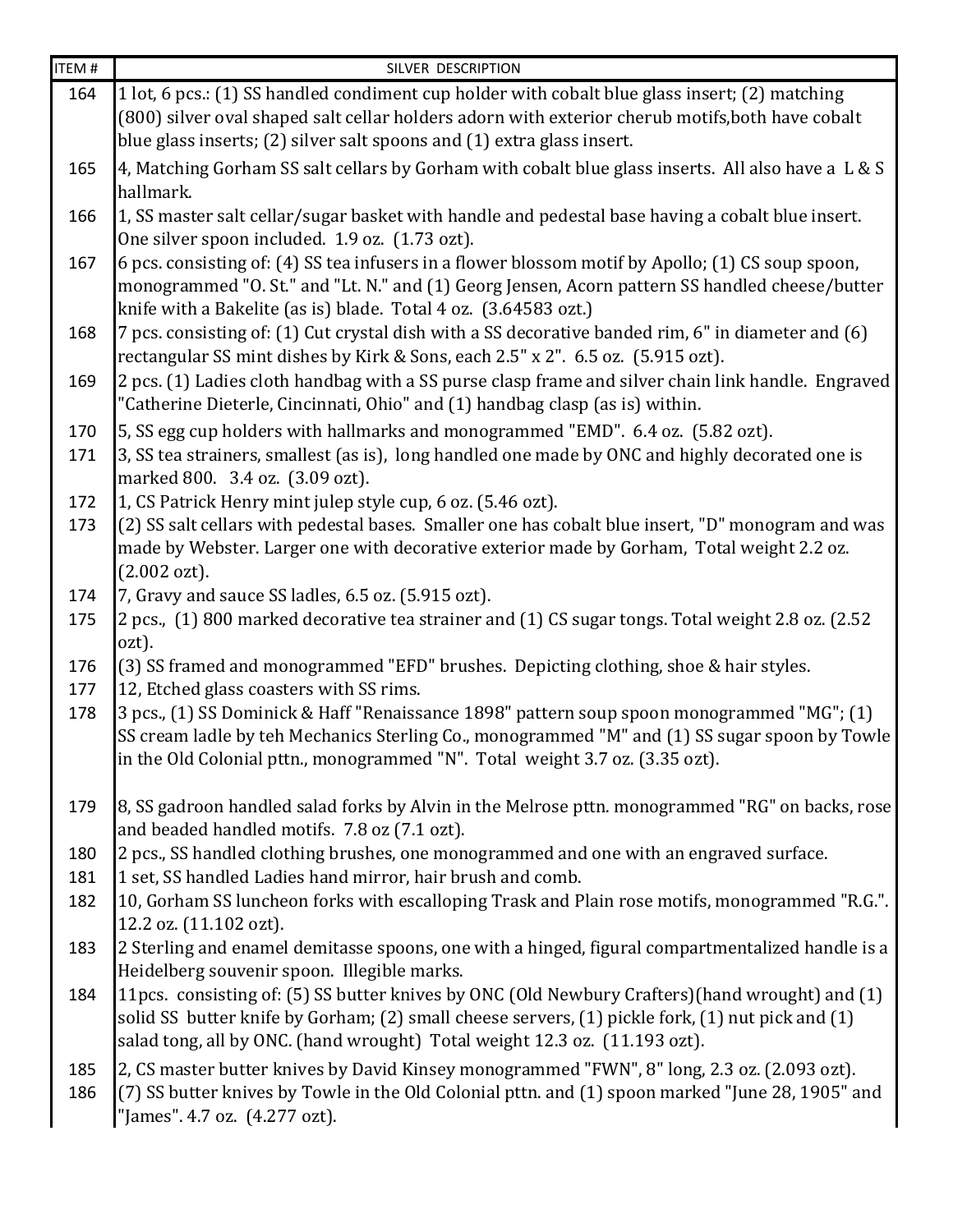| ITEM # | SILVER DESCRIPTION                                                                                                                                                                                                                            |
|--------|-----------------------------------------------------------------------------------------------------------------------------------------------------------------------------------------------------------------------------------------------|
| 187    | 6 SS napkin rings with (1) each monogrammed "George - Christmas - 1896"; "EFD"; "Louisa D";                                                                                                                                                   |
|        | "C.F."; "M.K." and one without a monogram. Total weight 6.12 oz. (5.569 ozt).                                                                                                                                                                 |
| 188    | 1, Sterling silver (SS) basket vase with detached handle, crumpled at base of stem 7.5" tall. 5.8 oz.                                                                                                                                         |
|        | (5.278 ozt). Weighted. Handle 1.1 oz. (1.001 ozt).                                                                                                                                                                                            |
| 189    | 2, Sterling silver weighted bud vases. 7.5" tall and 7" tall. 7.7 oz. (7 ozt). One as is.                                                                                                                                                     |
| 190    | 1, Sterling silver compote by Webster with beaded rim, 4" tall x 7" diameter. 6 oz. (5.46 ozt).                                                                                                                                               |
| 191    | 2, Matching SP wine coasters with wooden bases.                                                                                                                                                                                               |
| 192    | 1, Four-footed SP tea caddy by Barker Ellis, made in England. Highly decorative. 5.5" x 5.5" x 4.5".                                                                                                                                          |
| 193    | 3, Silver plated (SP) cabbage leaf and petal flower frogs by Wallace. G.C.                                                                                                                                                                    |
| 194    | 3, Wallace Flower Frogs, SP, 2 large and 1 small.                                                                                                                                                                                             |
| 195    | 1, SP hinged lid box with gadroon rim. 2.5" x 9.75" x 3.75".                                                                                                                                                                                  |
| 196    | 1, Reed & Barton 1971 silver and copper commemorative plate titled "Delta Queen".                                                                                                                                                             |
| 197    | 6, SS napkin rings of various sizes and styles. One each monogrammed as follows: "LEN", "Maud",<br>"Louis"; "James" and "Cuno" with German script. 4.4 oz. (4.004 ozt).                                                                       |
| 198    | (9) souvenir spoons(one each from Glacier National Park, Lookout Mountain, Columbian<br>Exposition, Canada Niagria, one marked "March" and one in the pinecone pttn and three from<br>Daytona), 7.7 oz. (7.007 ozt).                          |
| 199    | 17 pcs. SS flatware including: (1) hollow handled luncheon knife, (2) hollow handled dinner<br>knives, (1) Trask & Plain style pattern SS luncheon fork, (12) dinner knives monogrammed "R.G."<br>and (1) luncheion knife monogrammed "R.G.". |
| 200    | 1, Etched crystal sectional relish tray with SS decorated rim and borders by Webster. 10.5"<br>diameter.                                                                                                                                      |
| 201    | 1, Etched crystal sectional relish tray with SS rim by Wallace, 12" in diameter.                                                                                                                                                              |
| 202    | 1, SS and crystal dresser box, round, lid monogrammed "MLD". ca 1920.                                                                                                                                                                         |
| 203    | 1, SS drinking glass marked "First Annual Hatfield Challenge Cups" "Oct 16, 1932" by F. Hirsch Co.<br>5.25" tall. 6.5 oz. (5.9 ozt).                                                                                                          |
| 204    | 1, SS "Cavalry Horse Show" drinking glass dated 1939. Also marked " Officers' Pair Jumpers"<br>5.25" tall. 4.4 oz (4.004 ozt).                                                                                                                |
| 206    | 1, SS rimmed platter with a painted china floral motif plate, 11.5" in diameter.                                                                                                                                                              |
| 207    | 1, Oval SP biscuit jar with finialed lid made in England. 5.5" x 6.5" x 5".                                                                                                                                                                   |
| 208    | $ 1$ set, 12 pcs., Lucite handled and SS banded (6) fruit/cheese knives (stainless steel blade) and (6)<br>cheese forks.                                                                                                                      |
| 209    | 2, Matching SS serving spoons by the Durgin Silver Co., monogrammed "D". 5 oz. (4.55 ozt).                                                                                                                                                    |
| 210    | 3 pcs., (1) SS handled pierced server; (1) Art Nouveau style SS teaspoon monogrammed "E" and<br>(1) J.S. & Co. SS serving spoon. 6.1 oz. (5.55 ozt).                                                                                          |
| 211    | 12, SS Reed & Barton cocktail forks in the "Elegant" pattern. 7.5 oz. (6.82 ozt).                                                                                                                                                             |
| 212    | 4 pcs., SS flatware by International in the "1810" pattern. (1) each: gravy ladle, serving spoon,                                                                                                                                             |
|        | cold meat fork (all monogrammed "Dieterle" and (1) butter knife monogrammed "D". 9.2 oz.<br>$(8.372 \text{ ozt}).$                                                                                                                            |
| 213    | 1, SS child's mug - Engraved "Liesle Aug. 27, 1911". 2.8 oz (2.548 ozt).                                                                                                                                                                      |
| 214    | 20, SS Souvenir, collectible and demitasse spoons. Two are enameled. Most souvenir spoons are                                                                                                                                                 |
|        | American and European. 8.3 oz. (7.553 ozt).                                                                                                                                                                                                   |
| 215    | 1 lot, (8) SS dinner & luncheon size forks with (1) tablespoon. Various makes and pttns. 13.3 oz.<br>$(12.1 \text{ ozt}).$                                                                                                                    |
|        |                                                                                                                                                                                                                                               |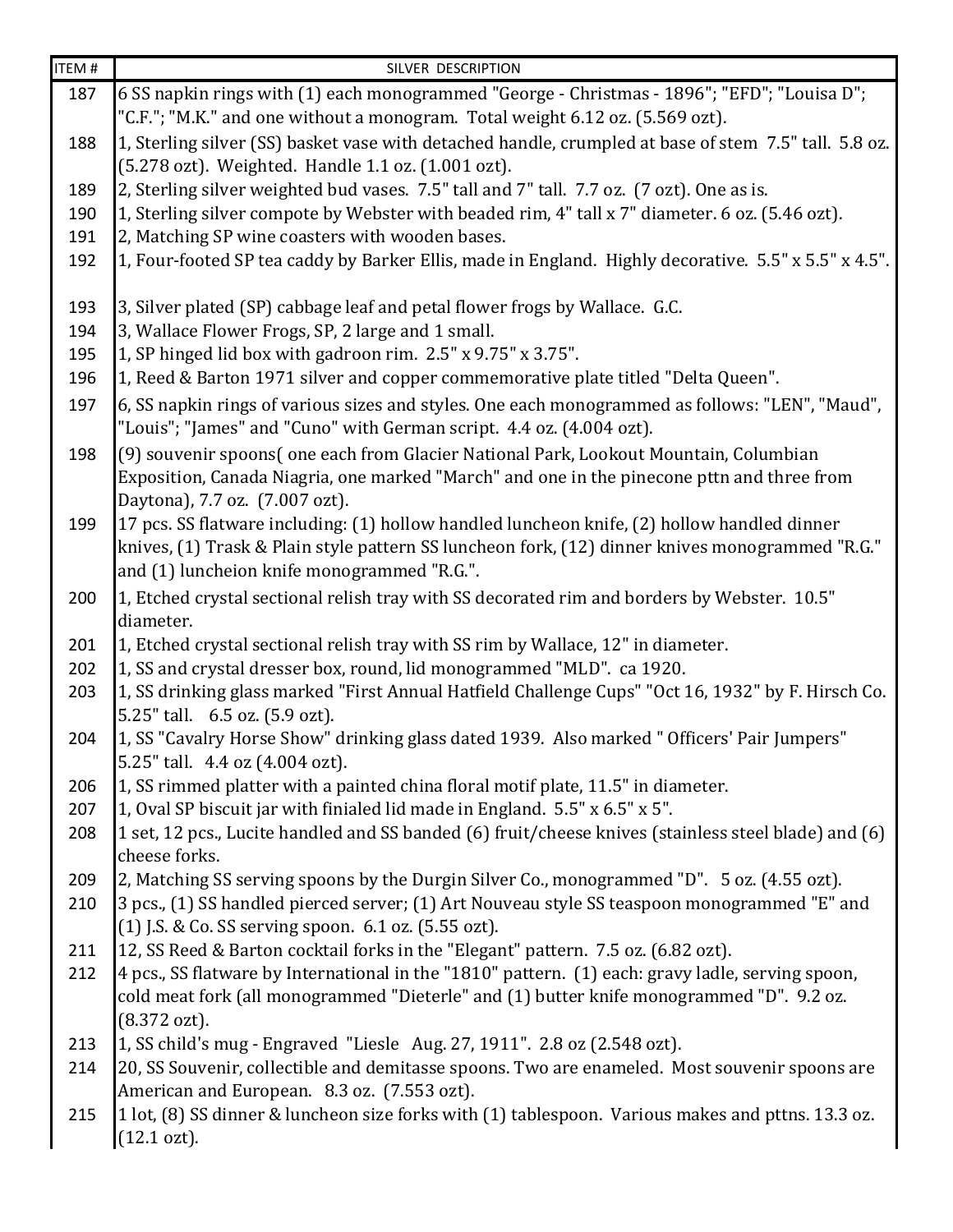| <b>ITEM#</b> | SILVER DESCRIPTION                                                                                                                             |
|--------------|------------------------------------------------------------------------------------------------------------------------------------------------|
| 216          | 5 pcs., SS flatware, engraved "M. Louise Dieterle":(1) Soup spoon, (1) teaspoon, (1) dinner fork,                                              |
|              | (1) luncheon fork & (1) spoon with European touch marks (800 silver). Total weight 4.9 oz.                                                     |
|              | (4.459 ozt).                                                                                                                                   |
| 216A         | 6 pcs. of SS: (1) compliments of Oskamp Jewelry Co. dtd. 12/25/1906 demitasse spoon, (1) coffee                                                |
|              | spoon, (1) Gorham square coffee spoon with a rope twist stem monogrammed "Hattie", (1)                                                         |
|              | demitasse spoon with a figural fish handle, (1) Towle "Old Colonial" pattn. crumb trowel and (1)                                               |
|              | nut/mint spoon. 3 oz. (2.73 ozt).                                                                                                              |
| 218          | 1 lot, 9 pcs., all SS including: (1) preserve spoon, (1) stirrer/straw, (2) sauce ladles (one as is), (1)                                      |
|              | olive spoon, (1) sugar spoon, (1) bonbon spoon, (1) brass and enamel spoon and (1) emery board                                                 |
|              | with SS handle. 5.8 oz. (5.28646 ozt) without brass spoon.                                                                                     |
| 219          | 9 pcs., all SS Including: (4) small bonbon serving spoons; (1) small sugar shuttle, (1) jelly server by                                        |
|              | ONC and (3) various size silver and coin silver ladles with hallmarks, 9.3 oz. (8.463 ozt).                                                    |
|              |                                                                                                                                                |
| 220          | 2 pcs. including: (1) Wine/Tea strainer, SP (silver over copper), DS hallmark, ca 1840 and (1)                                                 |
|              | child's SS spoon with finger grip, decorated with a cow with a crumpled horn motif, 4 oz. (3.64                                                |
|              | ozt).                                                                                                                                          |
| 221          | 6 pcs. including: (1 pr.) SS salt & pepper shakers, 3.5"; (2) mint/nut dishes monogrammed "HB"                                                 |
|              | and "JW"; $(1)$ SS Butter dish, 6.5" long and $(1)$ small SS sugar tong, 4.5" long, 6.5 oz $(5.915 \text{ ozt})$ .                             |
|              |                                                                                                                                                |
| 222          | 1, English silver serving fork, monogrammed with "GH", 10" long.                                                                               |
| 223          | 5 pr., Grape shears, 3 with silver handles.                                                                                                    |
| 224          | 16, SS demitasse, souvenir and other spoons from ca 1890-1930. Two say "Mae", (4) match & (5)                                                  |
| 225          | are souvenir spoons. 8.8 oz. (7.97 ozt).<br>4 pcs. including (1) Gorham SS 3-footed nut/mint dish, reticulated, 3.5" in diameter; (1 pr.) swan |
|              | figural SP salt cellars with crystal inserts and (1) SS salt spoon.                                                                            |
|              | 8 pcs. including: (7) SS rim, etched glass coaster set and (1) SS bell.                                                                        |
| 226<br>227   | 5 pcs. including: (1) 800 silver candy dish with coin center and (2 pr.) sterling salt & pepper                                                |
|              | shakers. 12.7 oz (11.557 ozt).                                                                                                                 |
| 228          | 1 lot (1) SS pepper grinder, (1 pr.) SS salt and pepper shakers and (2) small dishes. 14.1 oz.                                                 |
|              | $(12.831 \text{ ozt}).$                                                                                                                        |
| 229          | 1, Crystal sectional relish dish with a SS overlay rim, etched, a garland motif graces the bottom,                                             |
|              | 10" in diameter.                                                                                                                               |
| 230          | 8 pieces of SS including: (2) Luncheon forks, (1) salad fork, (2) Cincinnati souvenir spoons, (3)                                              |
|              | misc. teaspoons. 7.9 oz. (7.189 ozt).                                                                                                          |
| 231          | 6, SS handled cake, ice cream knives, cheese scoop, fruit spoons and child's knife.                                                            |
| 232          | 14 pcs All SS including: (3) grapefruit spoons( one as is), (1) sugar spoon monogrammed                                                        |
|              | "Dieterle", (1) dessert fork, (1) souvenir spoon, (1) sauce ladle, (1) cherry ladle with a "D"                                                 |
|              | monogram, (2) SS handled cheese knives, (1) As-is SS handled fork, (1) stirring spoon, (1) butter                                              |
|              | knife and (1) Mackinac Island souvenir pickle fork. 8.7 oz. (7.92 ozt).                                                                        |
| 233          | 14 pcs. SS spoons including: (6) souvenir, (1) demitasse & (7) teaspoons. ca 1900. 9.7 oz. (8.827                                              |
|              | ozt).                                                                                                                                          |
| 234          | 9 pcs. of SS flatware: (1) sugar spoon, (1) sauce ladle, (1) serving spoon, (4) olive/cherry forks, (1)                                        |
|              | pick and (1) dinner fork. 7.8 oz. (7.098 ozt).                                                                                                 |
| 235          | 2 pcs: (1) SS sugar bowl, monogrammed "MG" (no lid) and (1) silver handled letter opener. 4.3 oz.                                              |
|              | $(3.91 \text{ ozt}).$                                                                                                                          |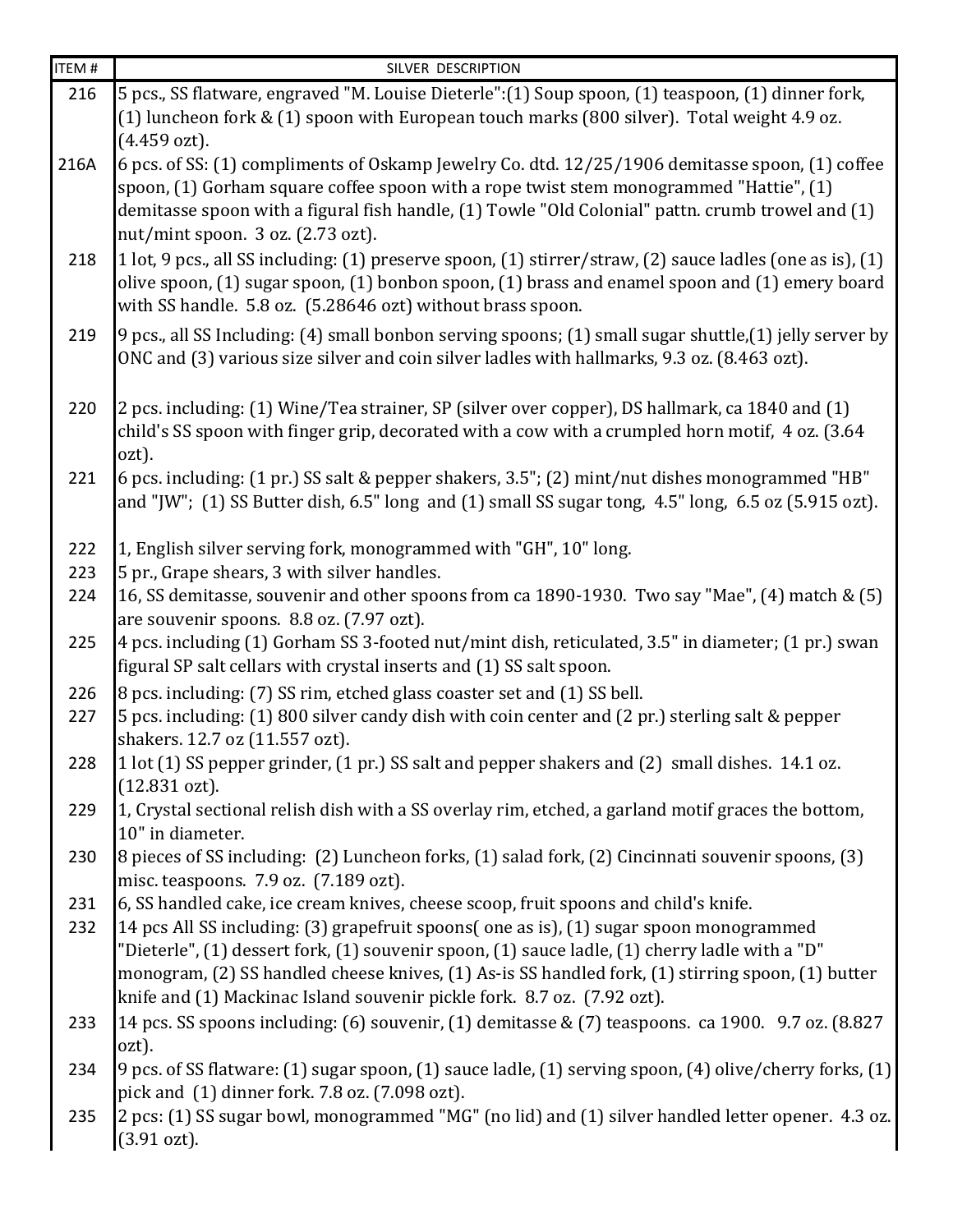| <b>ITEM#</b> | SILVER DESCRIPTION                                                                                                                                                              |
|--------------|---------------------------------------------------------------------------------------------------------------------------------------------------------------------------------|
| 236          | 10 pc. lot including: (1) SS Reticulated and ball footed mint/bonbon basket, monogrammed "MG"                                                                                   |
|              | and (9) Gorham "Lancaster" pattern small SS bullion spoons. Monogrammed "MG". 5.8 oz. (5.278                                                                                    |
|              | ozt).                                                                                                                                                                           |
| 237          | [13 pcs., including: (2) SS Matchbox holders (one marked G1 #2D), (1) SS handled emery board, (1)                                                                               |
|              | SS comb handle (1) SS stirrer/straw, (2) SS decorative handled cheese knives and (6) matching SS                                                                                |
|              | handled cheese/fruit knives.                                                                                                                                                    |
| 238          | 1 lot, 11 pcs. including: SS & CS, demitasse and teaspoons and a cherry/mustard ladle, some                                                                                     |
|              | monogrammed 5.2 oz. (4.732 ozt). One spoon as is.                                                                                                                               |
| 239          | 2 pc. Child's set: (1) SS knife and (1) spoon by Gorham in the "Colonial" pattern. 1885 era.                                                                                    |
|              | Marked "George - Christmas 1890. 2.1 oz. (1.911 ozt.).                                                                                                                          |
| 240          | 7, Whiting, "Bead" pattern, SS relish forks. 2.3 oz. (2.093 ozt).                                                                                                               |
| 241          | 2, Egg cups with attached under plates, silver, marked 800. 3.5 oz. (3.185 ozt).                                                                                                |
| 242          | 2 pr., SS weighted candleholders. (One as is).                                                                                                                                  |
| 243          | 2, English, cut crystal pitchers with SS lids and handles. 4" tall.                                                                                                             |
| 244          | 1, SP muffineer/sugar shaker. 10".                                                                                                                                              |
| 245          | 2 pcs.: (1) Wallace SS bowl, "Antique" marked on it's bottom and (1) small SS cup with glass                                                                                    |
|              | insert. 9.4 oz. (8.513 ozt).                                                                                                                                                    |
| 247          | 1, Gorham SS shrimp cocktail bowl with glass insert. 7.9 oz. (7.189 ozt).                                                                                                       |
| 248          | 1, Sterling silver and crystal sauce boat with glass ladle.                                                                                                                     |
| 249          | 6, SP wine glasses by Homan.                                                                                                                                                    |
| 250          | 1 lot: (1 pr.) SS handled matching salad spoon and fork accented with dark celluloid tines and                                                                                  |
| 251          | bowl, G.C. and (1) SS Sardine fork. .1.5 oz. (1.365 ozt).<br>$\left 8\right $ pcs., Including (1) SS sugar tong, (2) demitasse SS spoons, (1) SS lemon fork, (3) SS salt spoons |
|              | and (1) SS locket. 1.75" x 1.5", All 2.3 oz. (2.093 ozt).                                                                                                                       |
| 252          | 2, SS cuticle/nail buffer cases. Only 1 has a buffer. 6.25" & 5" long. Weight of buffer with lid is 3.5                                                                         |
|              | oz (complete); buffer without lid is 1.7 oz (incomplete).                                                                                                                       |
| 254          | 1 lot, Flatware including: (1) SP spoon and (1) each SS: plate monogrammed "D", mint dish,                                                                                      |
|              | pointed server by ONC, sugar shaker lid and an ashtray marked 800 with a centered foreign coin.                                                                                 |
|              | 8 oz. (228 gr.).                                                                                                                                                                |
| 255          | 1 lot, Including (3) matching SS teaspoons; (1) SS cream soup spoon; (1) SS alligator motif                                                                                     |
|              | handled fork; (1) Middle Eastern spoon; (1) SS comb frame and (1) SS DeLand, FL stirrer/straw . 5                                                                               |
|              | oz. (4.55729 ozt) without Mid Eastern spoon.                                                                                                                                    |
| 256          | 1 pr., Georg Jensen small salad fork and spoon in the Fuchsia pattern with SS handles and Bakelite                                                                              |
|              | (as is) bowl and tines.                                                                                                                                                         |
| 257          | 1 lot, SS flatware, (9 pcs): SS grape shears, (4) souvenir spoons (Quebec, Yellowstone, Easter                                                                                  |
|              | chicks and Bermuda), (2) teaspoons (one marked Herschede), (1) salt spoon and a Gorham                                                                                          |
|              | cheese knife/bottle opener combination, etc. 5.7. oz. (5.187 ozt).                                                                                                              |
| 258          | 1 lot, (2 pr.) CS Egg shaped salt & pepper shakers (as is); (1) SS napkin ring, a small SS cup                                                                                  |
|              | monogrammed "D" and dated 1882-1932 and a SS handled emery file, 5 oz. (4.5 ozt)                                                                                                |
|              |                                                                                                                                                                                 |
| 259          | 5 pcs, (3) SS nut/mint dishes. 2.9 oz. (80 gr.) and (2) SS souvenir spoons.(one with an alligator                                                                               |
|              | and one with floral motifs). 4.1 oz. (3.731 ozt).                                                                                                                               |
| 260          | I lot, (1) SS Anniversary wine cup dated 1882-1932 and monogrammed "GAD" on base; (1) SS                                                                                        |
|              | glass lined shot glass; (1) 3.5 oz. jigger and (1) SS butter pat dish with pierced tray. 8.1 oz. (7.371                                                                         |
|              | $ozt)$ .                                                                                                                                                                        |